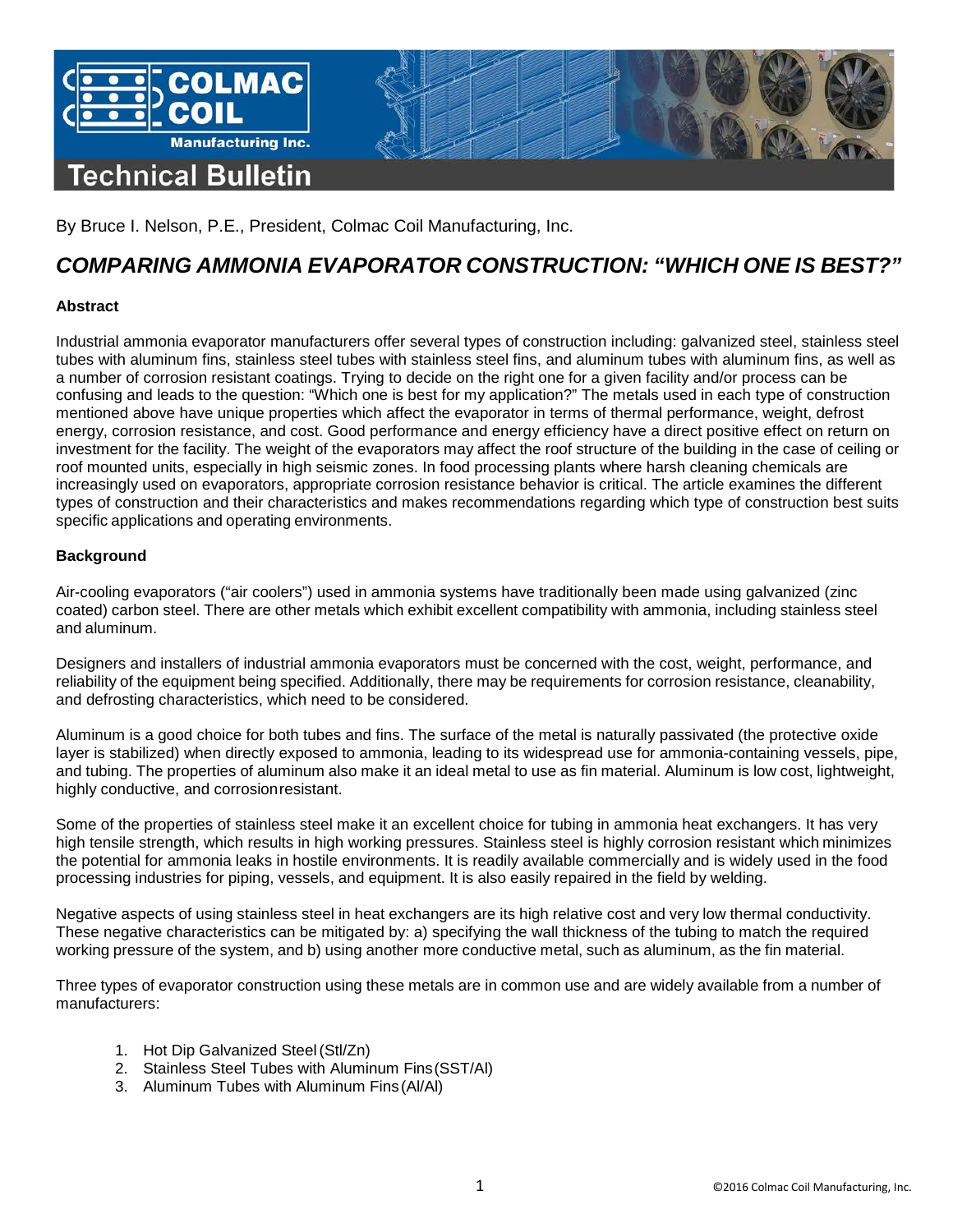Trying to decide which of these metals and types of construction are the best choice for a given application and duty can be confusing. In order to answer the question "Which one is best?", this article will make a comparison of the following characteristics of each type of construction:

- **Strength**
- Cost/Price
- Weight
- **Performance**
- **Defrosting**
- Corrosion Resistance
- **Reliability**

#### **Comparison of Properties:**

Table 1 below compares several properties of stainless steel and aluminum to those of carbon steel and zinc. Galvanized steel is obtained by dipping carbon steel in a bath of molten zinc, hence these two base metals are shown in the table.

| <b>Metal</b>                   | Density,<br>Ibm/cu ft | <b>Thermal</b><br>Conductivity,<br>Btu/sq ft h F ft | <b>Specific Heat</b><br>Capacity,<br><b>Btu/lbm F</b> | <b>Tensile</b><br>Strength, ksi |
|--------------------------------|-----------------------|-----------------------------------------------------|-------------------------------------------------------|---------------------------------|
| <b>Carbon Steel</b>            | 490                   | 26                                                  | 0.107                                                 | 47                              |
| <b>Zinc</b>                    | 445                   | 65                                                  | 0.094                                                 | 21                              |
| 304L Stainless<br><b>Steel</b> | 501                   | 9.4                                                 | 0.120                                                 | 70                              |
| 3003 Aluminum                  | 165                   | 117                                                 | 0.215                                                 | 14                              |

**TABLE 1 Properties of Various Metals**

The density of the metal directly affects the weight of the heat exchanger, and when multiplied by the specific heat capacity the product indicates the amount of energy required to heat up and cool down the heat exchanger during a defrost cycle.

The thermal conductivity of the metal affects the thermal performance of the heat exchanger, as well as the speed and effectiveness of defrost.

The tensile strength of the metal will determine the burst pressures of the heat exchanger tubes and headers for a given wall thickness. It is interesting to note that various metals behave differently at low temperatures. Carbon steel becomes brittle at temperatures below –20F. Special allowances must be made when designing with carbon steel below –20Fsuch as using special impact tested material, increasing the wall thickness of the pipe, and post-weld heat treating to avoid failures caused by embrittlement of the metal. Table 2 below shows the normal allowable working temperature range for various metals.

**TABLE 2 Normal Allowable Working Temperature Range for Various Metals\***

| Metal                         | Allowable Working Temperature Range, F |  |  |
|-------------------------------|----------------------------------------|--|--|
| Carbon Steel (SA-179)         | $-20$ to $+500$                        |  |  |
| 304L Stainless Steel (SA-249) | $-320$ to $+300$                       |  |  |
| 3003 Aluminum (SA-210)        | $-452$ to $+400$                       |  |  |

\* Taken from ASME Pressure Vessel Code, Section II, Part D.

It is apparent from Table 2 that stainless steel and aluminum offer excellent performance in low temperature freezer applications compared to galvanizedsteel.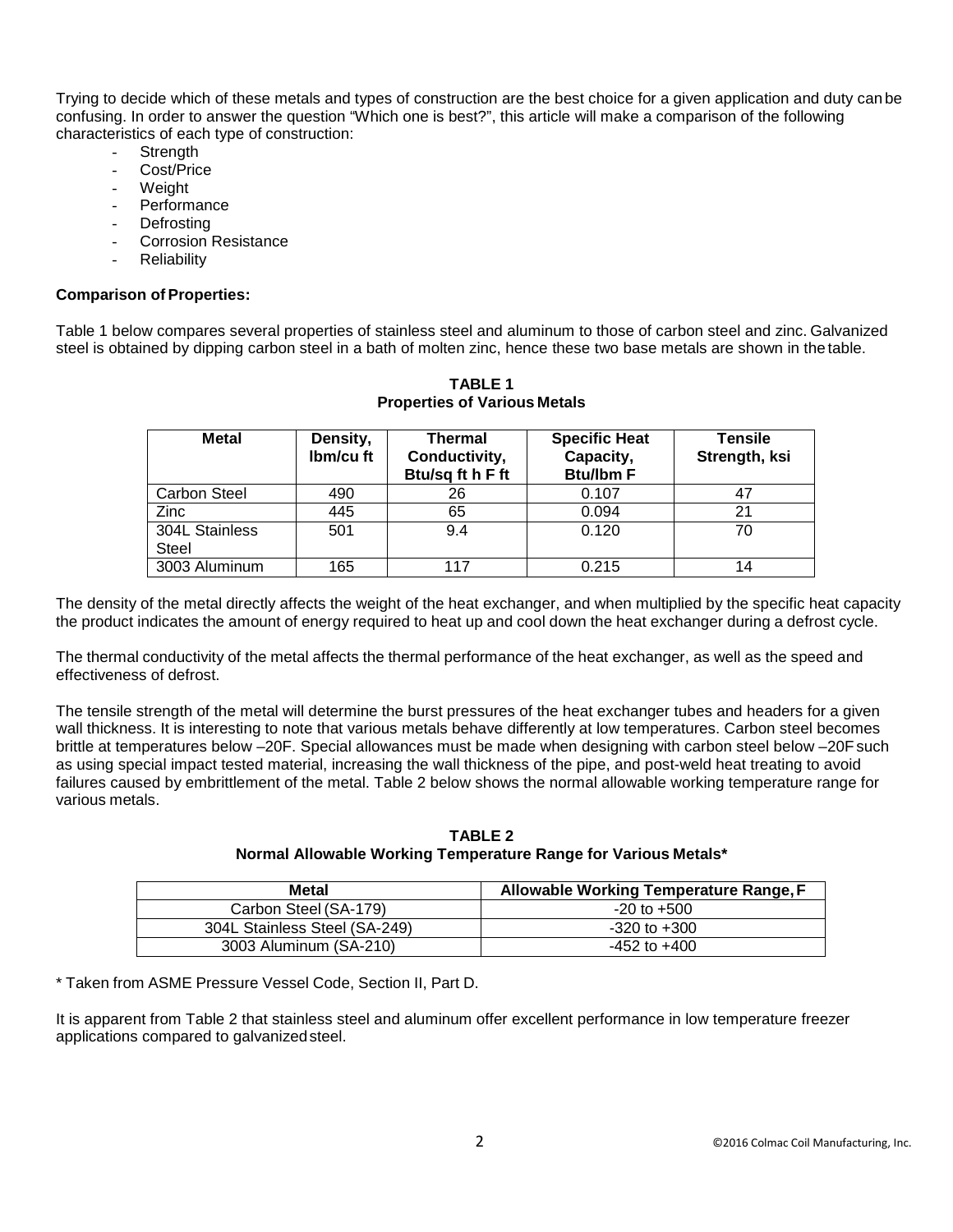## **Comparison: Working Pressure**

Maximum Allowable Working Pressure (MAWP) is an important design parameter which must be calculated by the designer (or manufacturer) to insure the pressure bearing parts of the refrigeration system will not fail when exposed to the maximum anticipated operating pressures. Standard ANSI/IIAR 2-2008 (IIAR 2008) states that, for forced air evaporator coils: "Minimum design pressure shall be 150 psig [1030 kPa gage] or in the case where hot gas defrost is utilized, minimum design pressure shall be 250 psig [1720 kPa gage] or the design pressure of the high side source of hot gas, whichever is greater" (Section 8.1.1.1). The standard also states that, for air-cooled ammonia condensers: "Minimum design pressure shall be 300 psig [2070 kPa gage]" (Section 7.1.1.1).

The MAWP for a pressure vessel (i.e. evaporator pipe or tube) can be easily calculated from the ASME Pressure Vessel Code Section VIII when the following parameters are known: diameter, wall thickness, corrosion allowance, maximum allowable stress, and joint efficiency. Table 3 below shows calculated MAWP for 7/8" (22 mm) diameter tubes of various metals and commonly used wallthicknesses.

| <b>TABLE 3</b>                                                            |                         |                  |                 |                           |                                   |                                  |  |  |  |  |  |
|---------------------------------------------------------------------------|-------------------------|------------------|-----------------|---------------------------|-----------------------------------|----------------------------------|--|--|--|--|--|
| <b>MAX. ALLOWABLE WORKING PRESSURE FOR SHELLS UNDER INTERNAL PRESSURE</b> |                         |                  |                 |                           |                                   |                                  |  |  |  |  |  |
| (CALCULATIONS BASED ON ASME SECTION VIII, 2002 ADDENDA, UG-27)            |                         |                  |                 |                           |                                   |                                  |  |  |  |  |  |
|                                                                           |                         |                  | Corrosion       | Max. allowable            | Max. allowable                    | Max. allowable                   |  |  |  |  |  |
| Pipe/Tube Dia.,<br>(in)                                                   | Pipe/Tube Wall,<br>(in) | Pipe/Tube Matl   | Allowance, (in) | Working Press, bar<br>(P) | <b>Working Press, psig</b><br>(P) | <b>Stress Value (PSI)</b><br>(S) |  |  |  |  |  |
|                                                                           |                         |                  |                 |                           |                                   |                                  |  |  |  |  |  |
|                                                                           |                         |                  |                 |                           |                                   |                                  |  |  |  |  |  |
| 7/8                                                                       | 0.028                   | <b>304L SST</b>  | 0.002           | 51                        | 738.2                             | 14200                            |  |  |  |  |  |
|                                                                           |                         |                  |                 |                           |                                   |                                  |  |  |  |  |  |
| 7/8                                                                       | 0.049                   | <b>SA-179 CS</b> | 0.002           | 88                        | 1284.7                            | 13400                            |  |  |  |  |  |
|                                                                           |                         |                  |                 |                           |                                   |                                  |  |  |  |  |  |
| 7/8                                                                       | 0.065                   | 3003 Alum        | 0.002           | 31                        | 443.7                             | 3400                             |  |  |  |  |  |

As shown in the table, the calculated MAWP for all of the metals being compared easily exceed the 300 psig mentioned above from ANSI/IIAR-2.

## **Comparison: Cost and Weight**

The relative cost (and resulting price) and weight of an evaporator are obviously important considerations when selecting the appropriate type of evaporator construction for a given project. On a per pound basis, carbon steel is lower in cost than both stainless steel and aluminum. This cost differential is offset for aluminum, however, by the metal's low density. Since stainless steel has such a high tensile strength (see Table 1), the wall thickness of the stainless steel tubing can be safely reduced, which reduces the tubing cost per foot accordingly. The expensive process of hot dip galvanizing is not required for stainless tube/aluminum fin construction, which further offsets the higher cost per pound of these metals compared to carbon steel.

In order to make an accurate comparison of the three types of construction (Stl/Zn, SST/Al, and Al/Al) a calculation of relative weight and cost (using current material costs) was made for a typical ammonia evaporator coil block having the following characteristics:

- 7/8" (22 mm) diameter tubes
- 45" FH x 162"FL (1143mm FH x 4115mm FL) 8 Rows 4FPI
- Approximate cooling capacity =  $15$  TR (53kW)

#### **Cost:**

Figure 1 shows the cost comparison for the three types of construction. As mentioned above, the low density of aluminum combined with its relatively low cost per pound makes Al/Al construction the lowest cost type of construction.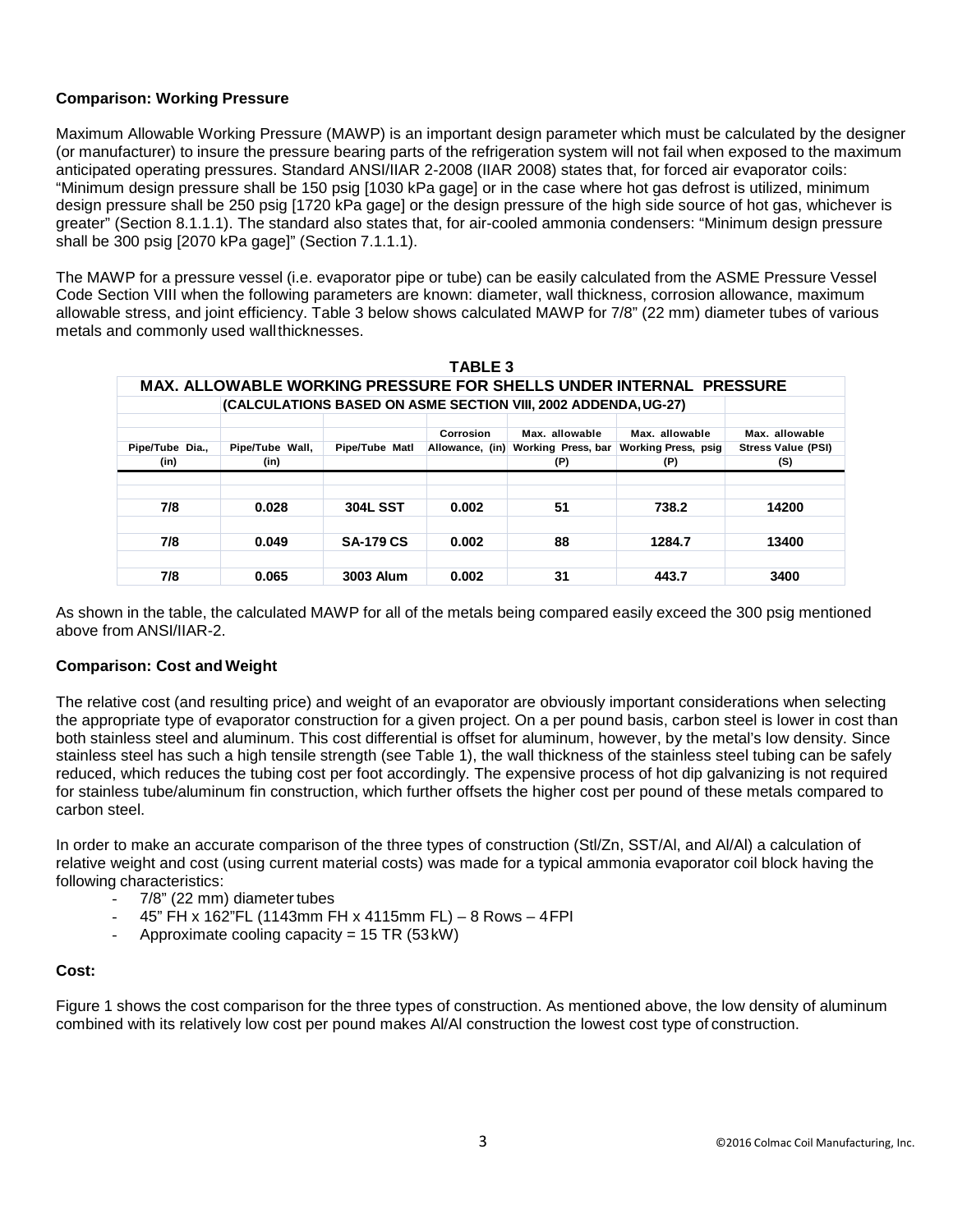Generally speaking the following conclusions can be made:

- 1. Stl/Zn construction is most expensive,
- 2. SST/Al construction costs slightly less than Stl/Zn,
- 3. Al/Al construction offers lowest cost
	- 25 to 30% lower cost coil block compared to Stl/Zn,
	- 12 to 15% lower cost air cooler compared to Stl/Zn.

# **Weight:**

The very low density of aluminum makes it an ideal metal to use for heat exchanger fins when weight is a concern. Table 1 shows densities for carbon steel, zinc, and aluminum. The densities of steel and zinc (galvanized steel) are approximately 3 times greater than aluminum. In a refrigeration evaporator, the fins representapproximately  $\frac{1}{2}$  the total weight of the coil block. Most of the remaining weight of the coil block is contributed by the tubes and headers.



Tensile and yield strength of the tubing and header metal will affect the wall thickness required for a given working pressure. The higher the tensile strength, the thinner the allowable wall thickness and the lighter the weight of thetubing. From Table 1 it is apparent that tubing made of stainless steel will have a thinner wall thickness and lighter weight when compared to carbon steel tubing for a given calculated working pressure and burst pressure.

Using appropriately selected stainless steel tubing with aluminum fins produces a coil block that is significantly lighter in weightthan the same size galvanized steel coil block. A coil block made with both aluminum tubes and fins is even lighter in weight. Figure 2 shows the calculated weights for the three types of construction.

As can be seen in Figure 2, the calculated weight of the galvanized steel (Stl/Zn) coil block (3,402 lbs) is 2.4 times greater than a stainless tube/aluminum fin (SST/Alum) coil block (1,446 lbs), and 3.1 times greater than an aluminum tube and fin (Al/Al) coil block of the same size.

Air coolers are often mounted on the ceiling or roof of the refrigerated building. The weight of the air coolers has a significant impact on the structural design of the building and is of particular importance in high seismic areas. SST/Al and particularly Al/Al air coolers from Colmac offer architects and engineers a new replacement technology to traditional heavy galvanized air coolers. This weight advantage

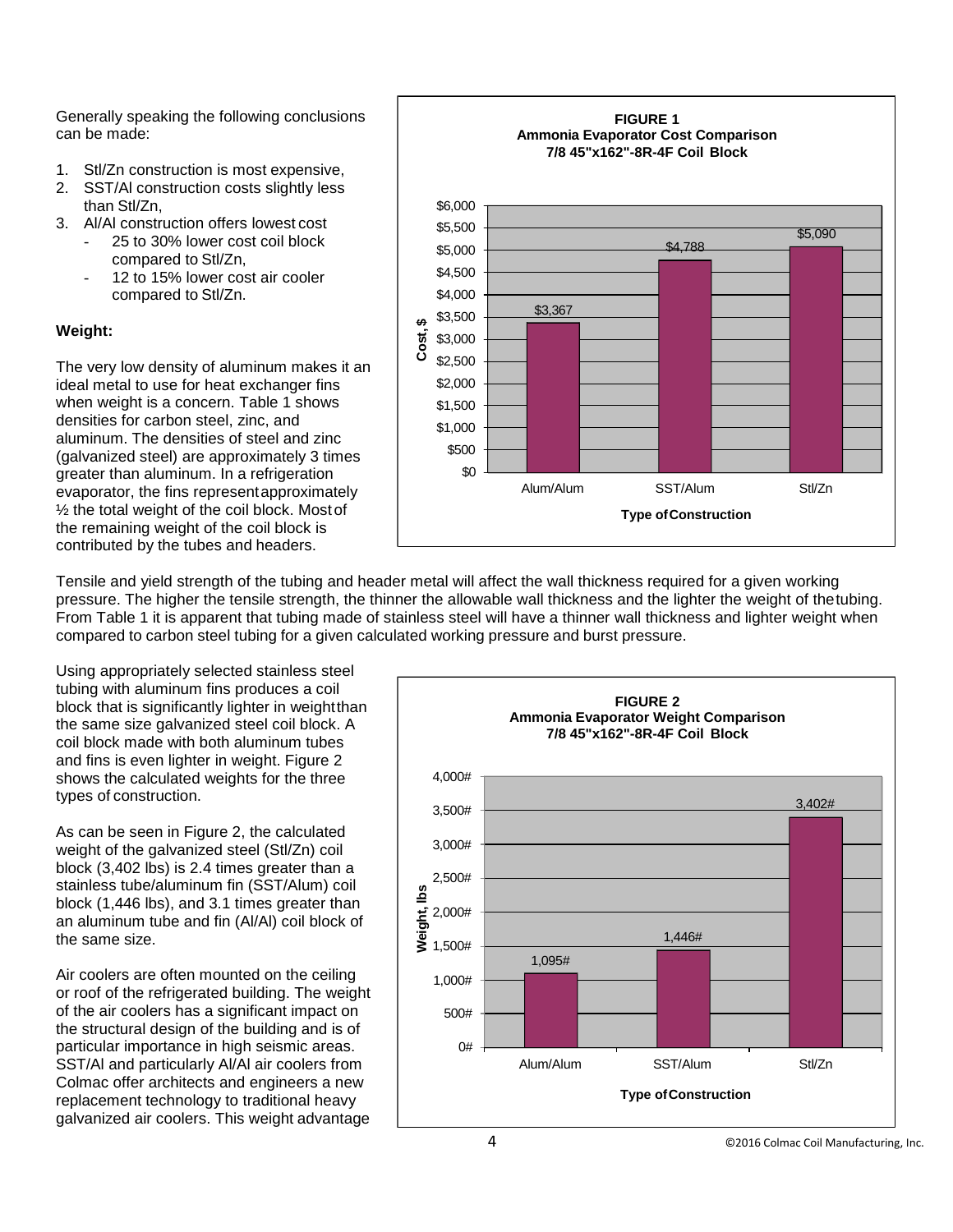can be used to significantly reduce the costof building structural members.

The lighter weight of SST/Al and Al/Al air coolers from Colmac also offer installers improved safety for workers when rigging and handling. It is easy to visualize the safety advantages of mounting a cooler weighing only 2,000 lbs in a building with a 25 foot ceiling compared with a heavy galvanized steel cooler of the same capacity weighing 5,000 lbs or more!

## **Comparison: Performance**

The thermal conductivity of aluminum is 4 ½ times higher than steel, and 2 times higher than zinc. Thermal conductivity of the fin material hasa direct effect on heat transfer efficiency, the higher the better. Aluminum is superior to galvanized steel for efficient heat transfer. The measured performance of an Al/Al ammonia evaporator will be approximately 12 to 14% higher than a Stl/Zn evaporator having the same dimensions (Stencel 1992). A SST/Al ammonia evaporator will have slightly lower performance than the Al/Al due to the poor conductivity of the stainless steel tubing,



but will still outperform a Stl/Zn evaporator of the same dimensions by 10 to 12%.

The superior cooling capacity of Al/Al and SST/Al construction compared to Stl/Zn allows the designer the choice between (a) selecting an evaporator having fewer rows and/or wider fin spacing for lower first cost, or (b) using the same size unit (same rows and fin spacing) and operating at higher suction pressures with resulting reduced operating costs.

## **Comparison: Defrost Energy**

The high thermal conductivity of aluminum fins also produces faster, more effective defrosts compared to galvanized steel. SST/Al and Al/Al evaporators simply defrost faster and better than Stl/Zn steel coils.

SST/Al and Al/Al evaporators also perform better than Stl/Zn during defrost on an energy basis. A substantial amount of energy is expended during defrost to heat the mass of metal in a refrigeration evaporator up to the defrost temperature, then to cool the metal back down to operating temperature after defrost. When the density of the metal is multiplied by the thermal conductivity the product indicates the amount of energy required to heat (or cool) a heat exchanger of a given volume by one degree.

Based on this analysis, a comparison was made for our example evaporators. Figure 3 shows the total amount of energy required to heat the coil block from suction temperature to 50F and then cool it back to down again. This energy is expended every defrost cycle.

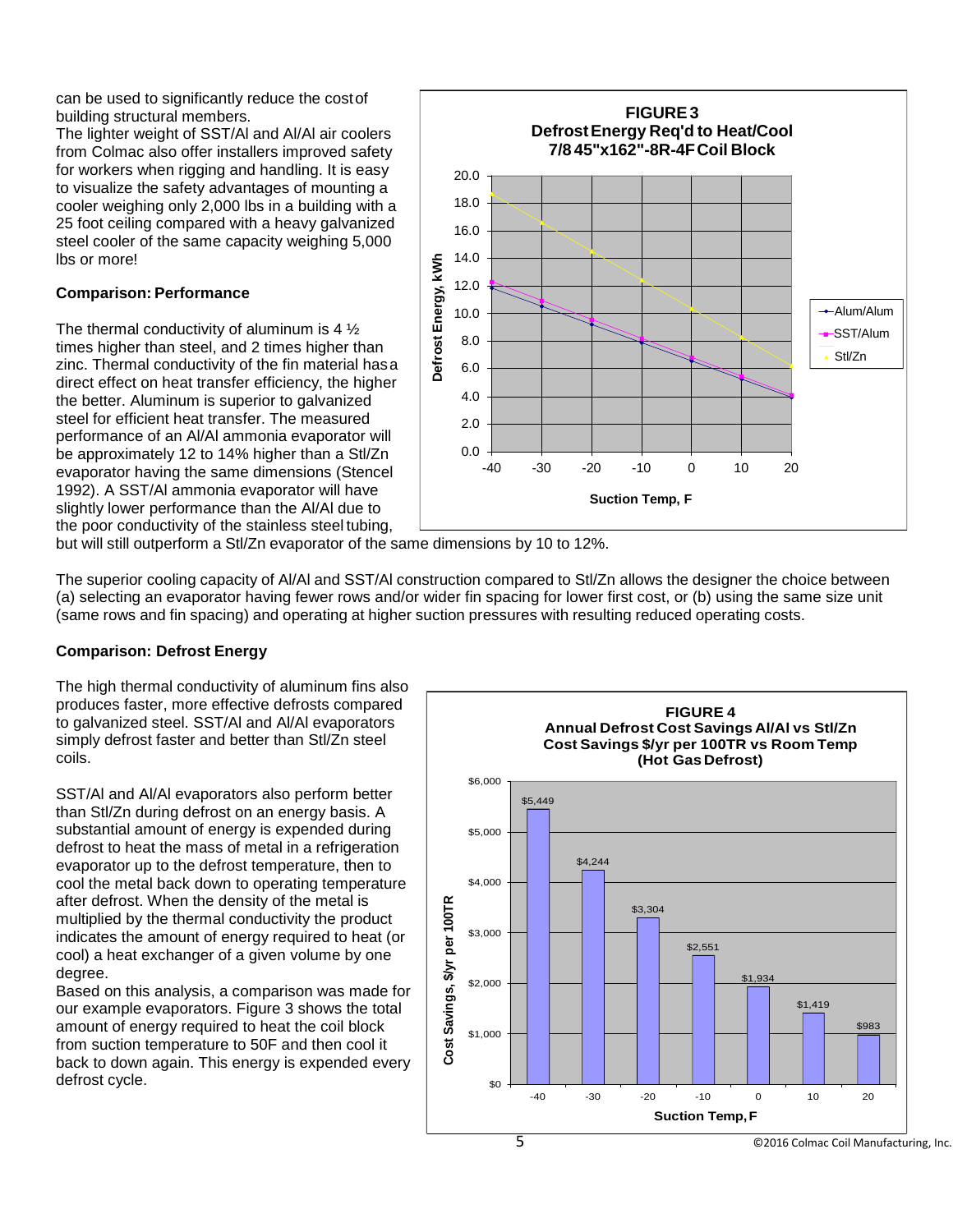As shown in Figure 3, the Al/Al and SST/Al coil blocks consume significantly less energy to heat up and cool down during defrost (30 to 35% less) than the Stl/Zn coil block. This reduced amount of energy required for heating and cooling metal results in significant ongoing savings in operating costs compared with traditional energy consuming Stl/Zn evaporators.

## **Defrost Energy Savings**

This difference in energy consumption can be converted to cost savings by making assumptions for number of defrosts per day, days of operation per year, and the electric utility rate. A cost calculation was made for 100TR (350 kW) of evaporator capacity, assuming 6 defrosts per day for 365 days/year, a utility rate of \$0.10/kWh, typical screw compressor system COPs (assumed defrost is with hot gas), and a hot defrost pressure regulator setting of 74.3 psig (50F). Calculated cost savings for hot gas defrost are shown in Figure 4.

## **Comparison: Corrosion Resistance**

Corrosion of heat exchangers by contact with, or proximity to foodstuffs is a concern in food processing facilities (Nelson 2007). All foodstuffs are mildly acidic. Aluminum and stainless steel are both more corrosion resistant than galvanized steel when exposed to:

- Acetic and citric acids (dairy products, citrus products)
- Fatty acids (anti-caking agents, lubricants)
- Lactic acids (bread, confections, beverages, fermentation, blood)

Aluminum is also more corrosion resistant than galvanized steel in the presence of:

- Sodium chloride (preservation of meats and vegetables)
- Sulfur dioxide (grape storage)

Neither galvanized steel nor aluminum is recommended for exposure to nitrites (cured and smoked meats). Stainless steel is the suggested material to use in the presence of nitrites.

Generally speaking, aluminum and stainless steel are better metals to use than galvanized steel where there is concern about corrosion due to contact with most foodstuffs.

#### **Cleaning Chemicals**

In order to control contamination of food in processing facilities, various chemical compounds are used for cleaning and sanitizing. Cleaning is defined as the removal of organic soils (fats and oils) and/or inorganic soil (mineral scale or stains). Sanitizing is defined as the process of treating cleaned surfaces to effectively kill or remove pathogens.

The USDA requires that these two processes, cleaning and sanitizing, be done separately. Cleaning and sanitizing chemicals used in the food processing industry fall into four categories:

- 1. Acidic
- 2. Strongly Alkaline
- 3. Mildly Alkaline
- 4. Chlorine Based

Zinc, Aluminum, and Stainless Steel (304L, 316L) react differently to these cleaning chemicals (NACE 1985). In some cases severe corrosion and metal loss can occur. Generally speaking, corrosion and rate of metal loss increases with:

- Increasing temperature
- Increasing concentration
- Longer duration of exposure
- Increased aeration of the solution

Following is a summary of how each of these metals reacts to various environments and recommendations regarding cleaning and sanitizing chemicals appropriate for each.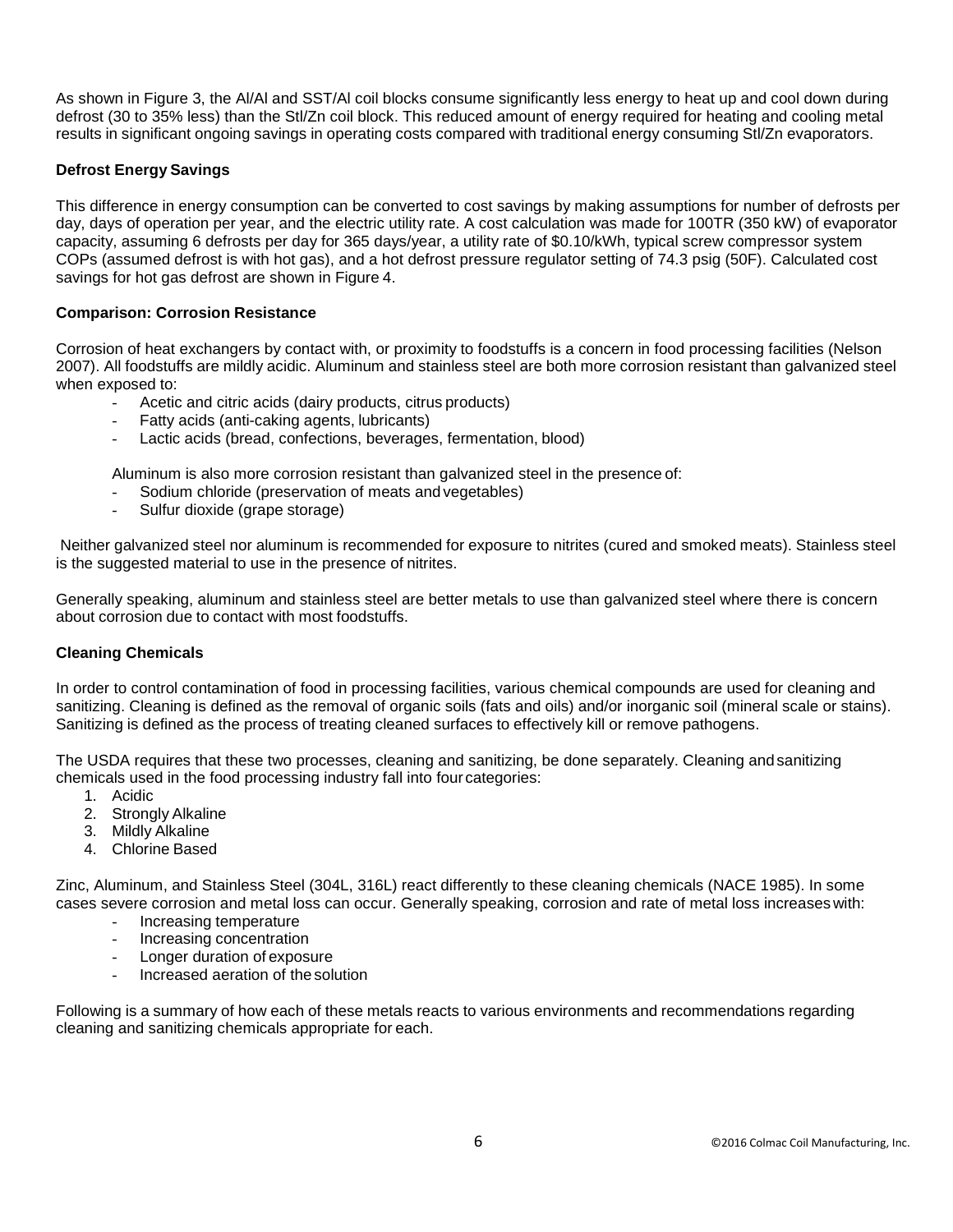## **Aluminum**

### **General**

- The protective oxide layer forms very quickly when the metal is exposed to air and is very stable in the pH range of 4 to 9 (Davis 1999).
- Aluminum corrodes very quickly when exposed to strong alkaline cleaners such as caustic soda (sodium hydroxide) (Alum Assoc 1994) .
- Aluminum is also attacked by strong acids as well as chlorine based cleaners (concentrated sodium hypochlorite).

## **Cleaning**

- Foaming mildly alkaline cleaners are recommended for the removal of animal fats (organic soil). Example: ZEP FS Strike Three, ZEP FSFoamate
- Foaming mildly acidic cleaners (phosphoric acid based with pH >4) are recommended for removal of stains and scale (inorganic soil). Example: ZEP Formula7961

## **Sanitizing**

- Spray-on quaternary ammonium type sanitizers are recommended. Example: ZEP FS Amine Z, ZEP Amine A
- The use of sodium hypochlorite in high concentrations can cause pitting of aluminum and is NOT recommended for sanitizing.

## **Stainless Steel (304L, 316L)**

#### **General**

- The chromium in stainless steel forms a very dense passive film layer which is generally very stable over a wide pH range (Carpenter 1987).
- These alloys are resistant to strong alkaline cleaners such as caustic soda (sodium hydroxide).
- Halogen salts (primarily chlorides) penetrate the passive layer and can result in pitting and/or stress corrosion cracking.
- Exposure to sodium hypochlorite, or hydrochloric acid solutions, in high concentrations will result in pitting and/or stress corrosion cracking.

#### **Cleaning**

- Foaming mildly alkaline cleaners are recommended for the removal of animal fats (organic soil). Example: ZEP FS Strike Three, ZEP FSFoamate
- Foaming mildly acidic cleaners (phosphoric acid based with pH >4) are recommended for removal of stains and scale (inorganic soil). Example: ZEP Formula7961

#### **Sanitizing**

- Spray-on quaternary ammonium type sanitizers are recommended. Example: ZEP FS Amine Z, ZEP Amine A
- The use of sodium hypochlorite in high concentrations will cause pitting and/or stress corrosion cracking and is NOT recommended.

#### **Zinc (galvanized steel)**

#### **General**

- The oxide layer forms quickly in the presence of air and is stable in the pH range of 7 to 12 (Stencel 1993).
- Zinc corrodes very quickly when exposed to acidic solutions, even mildlyacidic.
- The metal is resistant to corrosion by alkaline cleaners such as caustic soda (sodium hydroxide).

#### **Cleaning**

- Foaming mildly alkaline cleaners are recommended for the removal of animal fats (organic soil). Example: ZEP FS Strike Three, ZEP FSFoamate
- Acidic cleaners of all types (pH <7) will result in rapid metal loss and are to be avoided. This makes removal of stains and scale (inorganic soil) very difficult and problematic.

#### **Sanitizing**

- Spray-on quaternary ammonium type sanitizers are recommended. Example: ZEP FS Amine Z, ZEP Amine A
- The use of sodium hypochlorite is NOT recommended.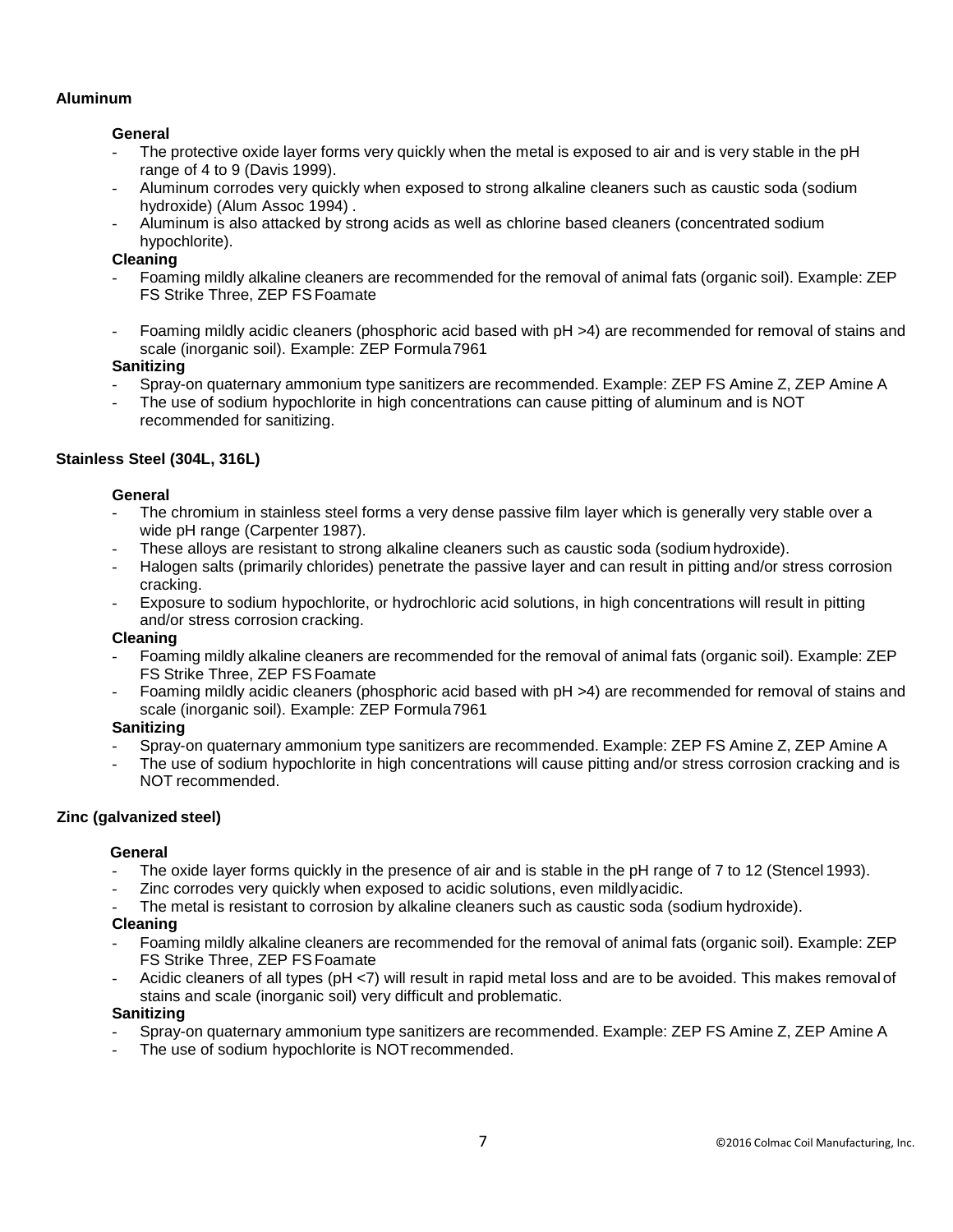

**Figure 5 Old Flange Union vs New Colmac BiM Technology**



**Figure 6 Al/Al Evaporator with Colmac BiM Connections**

## **Comparison: Reliability**

In a recent survey of ammonia refrigeration end users, it was found that 95% of all incidental ammonia leaks occur at flange union pipe connections, including coil connections. With Stl/Zn and SST/Al construction the coil connections are typically welded and so the potential for ammonia leaks greatly reduced. Al/Al coil connections traditionally used dielectric type flange unions which are prone to leaks over time. A new technology is now available from Colmac which eliminates the need for flange union coil connections on Al/Al construction. Colmac BiM couplers make the transition from the aluminum coil liquid and suction connections to the system steel (or stainless steel) piping via a proprietary metallurgical bonding process, eliminating the need for bolts, gaskets, and flanges. This new technology is shown below in Figures 5 and6.

#### **Conclusions:**

Three types of ammonia evaporator construction (Al/Al, SST/Al, and Stl/Zn) have been analyzed and compared.

- 1. Al/Al construction was found to have:
	- a. Lowest first cost
		- b. Lightest weight
		- c. Best performance
		- d. Lowest operating cost
- 2. Unlike Stl/Zn which becomes brittle and requires special design considerations, both SST/Al and Al/Alconstruction retain full strength and do not become brittle, even at very low temperatures.
- 3. When Al/Al ammonia evaporators are installed in food processing plants and exposed to cleaning andsanitizing chemicals:
	- a. Highly alkaline (pH >10) cleaners should be avoided. Foaming mildly alkaline cleaners arerecommended.
	- b. Sodium hypochlorite based sanitizers should be avoided. Quaternary ammonium sanitizers are recommended.